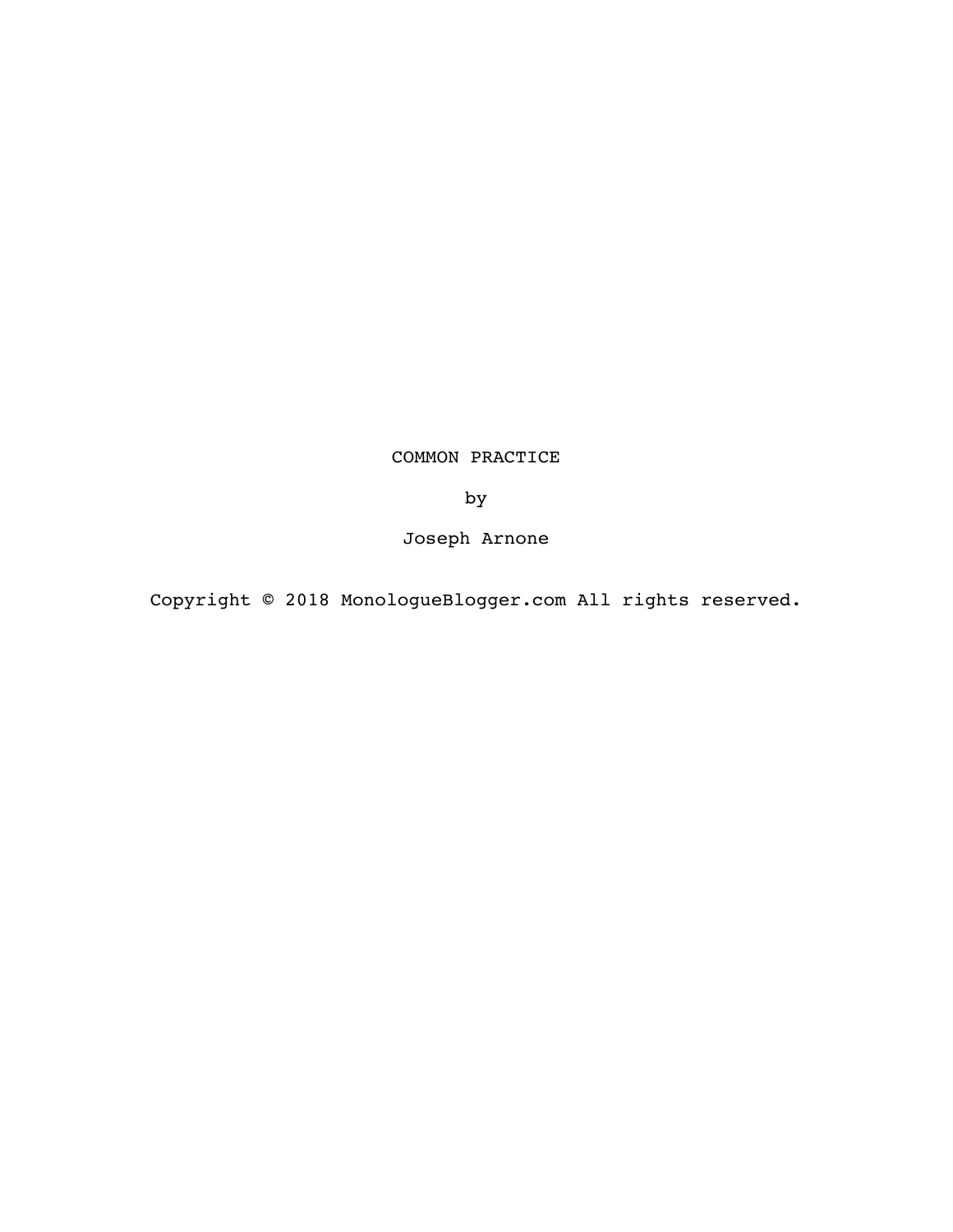# INT. MARLA'S KITCHEN - DAY

MARLA serves JANE a cup of coffee.

JANE

I admire you. I do, I really do. How you and your husband have been together for so long. I can only hope the same can be for me.

MARLA

It's an art form.

JANE

How so?

#### MARLA

You don't know the half of it child. I have my husband wrapped around my thumb. (beat) Don't look so shocked. It's natural.

JANE I'm not so sure I understand.

MARLA Do you really want to know?

JANE

Sure.

MARLA

Do you really want to know why Paul is the way he is?

# JUNE

Okay.

### MARLA

He's been trained. Paul was never the way he is now when I first met him. When I first met him he was full of fire and chic, always had a buzz about him but overtime I calmed him down and positioned him to my specifications. (beat) Can I tell you a secret?

# JANE

Please.

MARLA It's a sadistic secret. (beat) I kind of like giving him a hard time.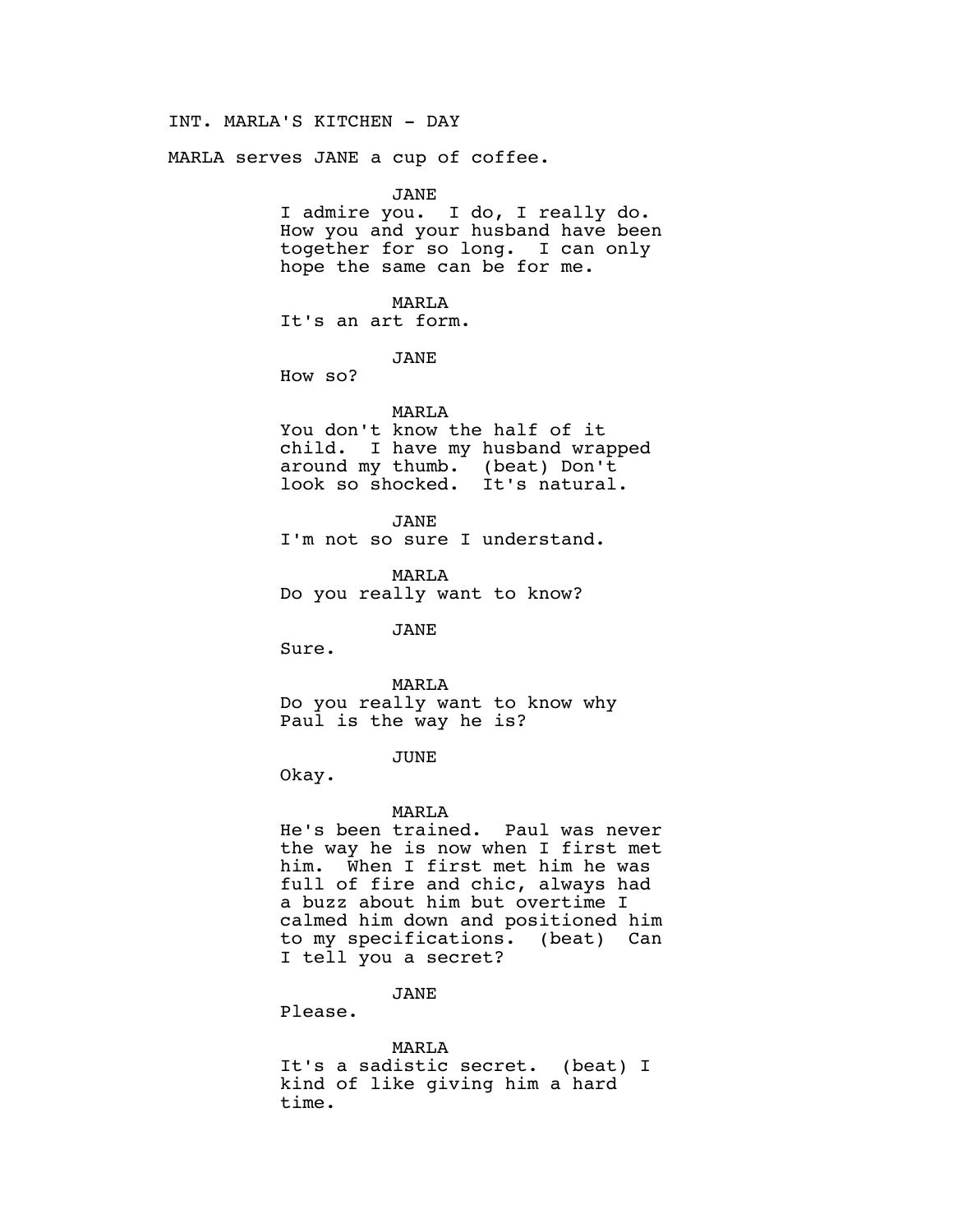JANE

How so?

MARLA

There's something about it, the way he gets when I push his buttons...I get into it.

JANE

Into it?

# MARLA

Yeah, it kind of gives me a ride, a thrill to see him get all hot under the collar.

JANE

You're cruel!

# MARLA

I know I am. Never said I wasn't but the truth is the truth. Point of fact is that I just love getting him mad. I can't help myself. A girl's got to entertain herself or else the marriage falls apart. How do you possibly think I've actually put up with Paul for so long?

#### JANE

Is that the trick, to find private ways of entertaining yourself?

MARLA

It works for me. Cruelty is a guilty pleasure. Now, I'm not talking nothing more than seeing him get...well, I kind of love it when he takes a certain tone with me.

JANE

Yeah?

# MARLA

He gets this tone in his voice when I've reached his line...like ah, "Alright now Marla, that's enough." Haha. It drives me wild.

JANE You're too funny.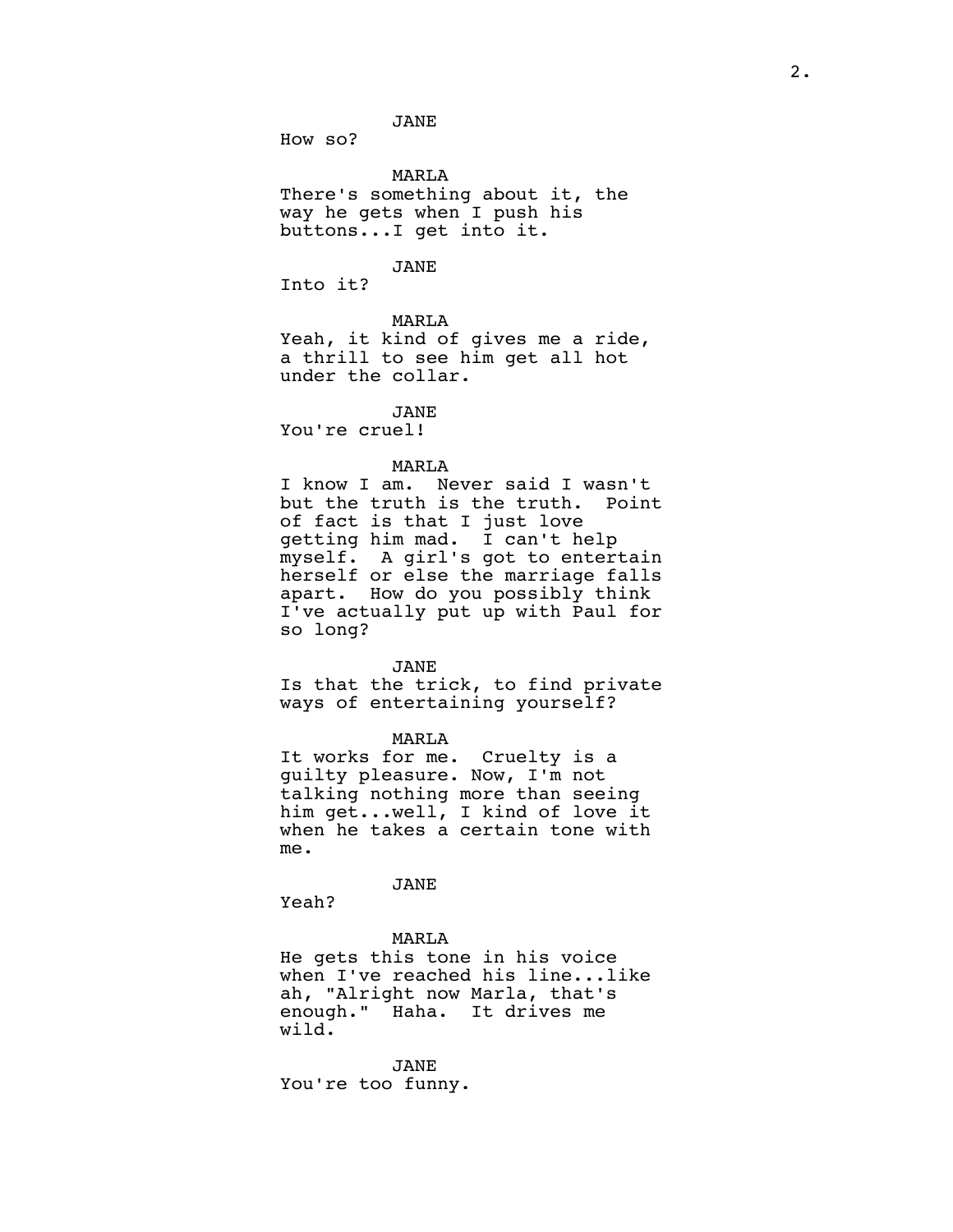#### MARLA

There are times when I must say I play his fiddle like a Goddamn master conductor. I get him to hit all my notes. It's a gift. Even I don't know how I do it.

JANE

How do you do it? Tell me.

#### MARLA

It's a mood. I have to be in the right mood. And the timing, the timing has to be right. So, if I'm in the mood to be a little devil, which is my usual state of self and I see he's having a better than usual day, I strike. I sink my dirty tiny claws into his large back and I chew down. I don't stop nibbling until I hear him say ouch!

JANE

I admire you. I wish I could do that with Tom. Tom is so aware. He's so aware of my moods.

#### MARLA

You've got to work around it. I'm telling you. If you don't start playing notes now, I give you two five more years at best.

JANE

Really? Oh no, don't say that!

MARLA

It's true dear.

JANE

There are other things that make us happy, I mean, we're not unhappy.

#### MARLA

Ha! Give it time. True misery takes time to seep in and drown you.

JANE What do I do?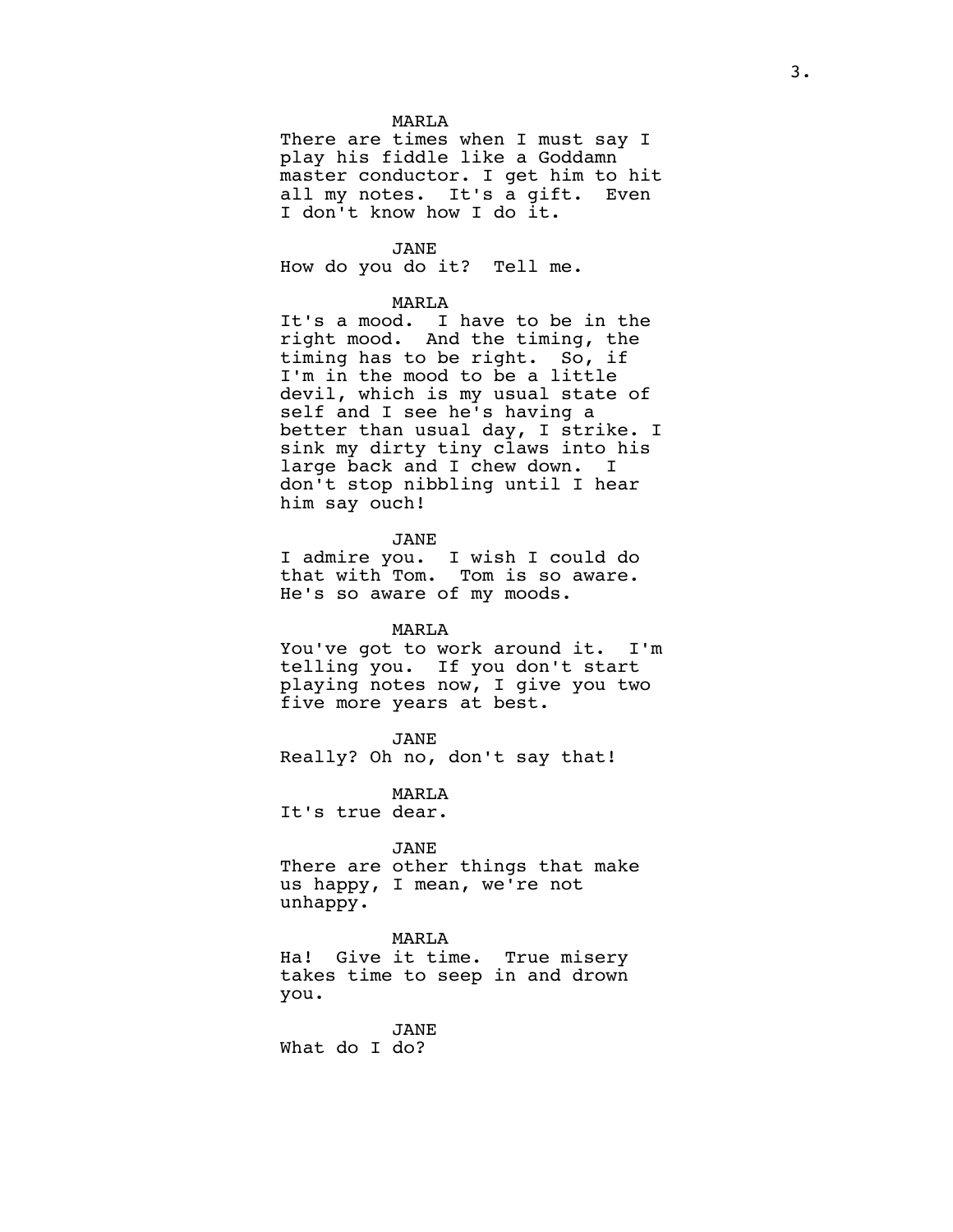MARLA Sweetie pie, you need to interject. JANE Interject? MARLA Absolutely. When he comes home from work and he goes on about his long day, interject. JANE Just cut him off? MARLA Mid sentence. Don't give him no fuss about it, just do it as if it's normal. JANE Really? MARLA Oh yeah. I'll show you. Say something, anything. JANE Okay. Ummm, well, I'm really listening to you because I want--- MARLA Hahaha and that is good darling. Want some potatoes? You see? Just like that. JANE Wow. Can I try? MARLA Yes. Ready? Jane nods. So the other day I bumped into Florence and she was telling me all the details of this--- JANE Do you want to go to the theatre this Friday?

> MARLA That was good.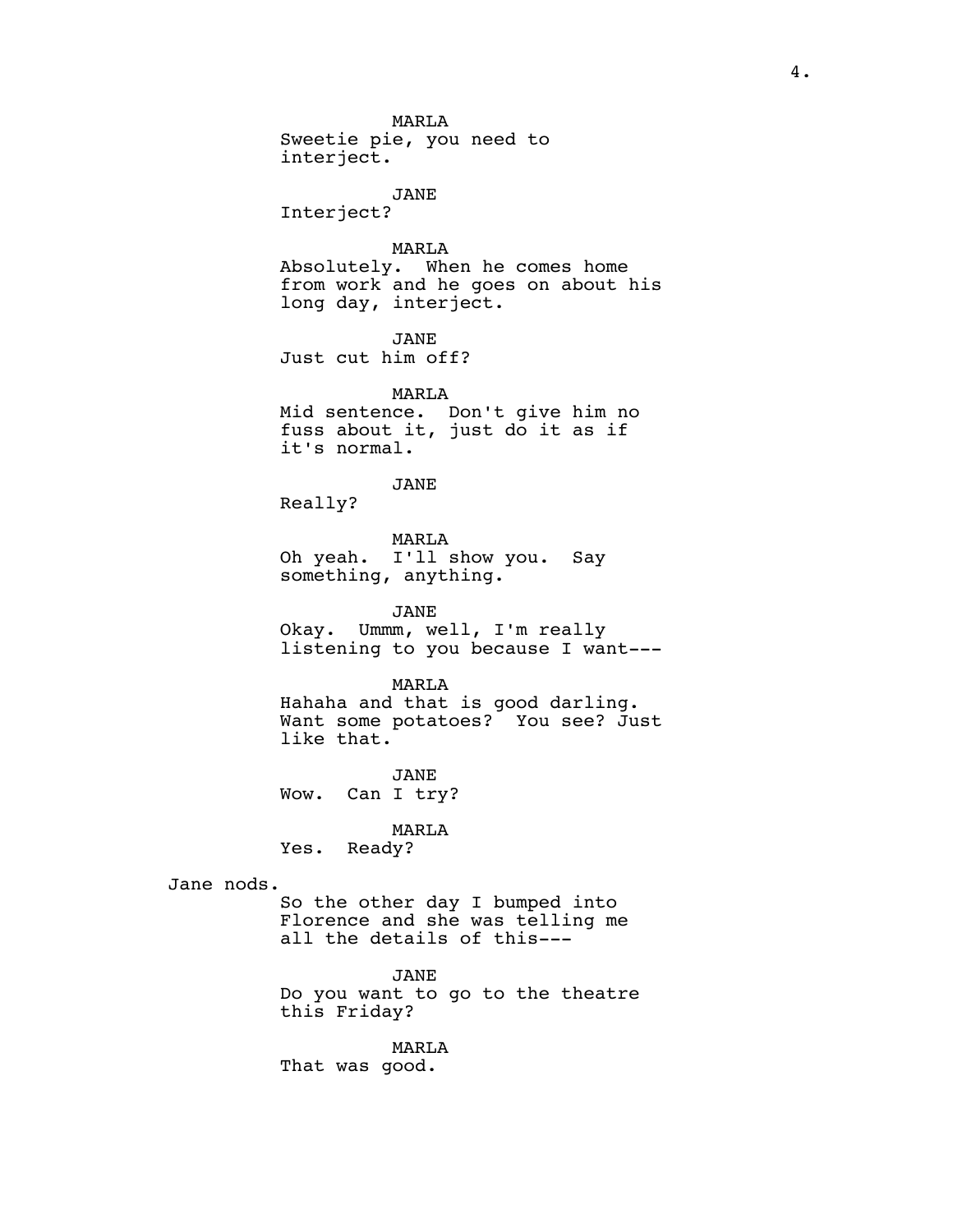JANE

Yeah?!

#### MARLA

That was pretty damn good. Start on him immediately. Now, once you got this whole interjecting thing down, it will become common. At first, he'll get annoyed, he may even be ready to argue, but you must be coy and pleasant and polite and smart. In a word, INNOCENT. You wear him down and eventually, eventually it will become common practice. That's when you will finally have your hold over him.

#### JANE

Marla? I really had no idea this sort of thing in marriage even existed?

# MARLA

Do you want to keep your man or not?

JANE I do. Believe me I do.

# MARLA

Then believe what I'm telling you. I've seen too many breakups with no makeups and families destroyed all because the woman wasn't wise enough to manage her husband effectively.

#### JANE

I'm amazed. I must say this to you Marla, I don't know what I would do without you. You are truly like a big sister to me. I'm so thankful we've moved into this development and have you as my neighbor. Talk about luck.

#### MARLA

Now, now, there, it's fate and the good news is that if you learn to play the fiddle now, you will have a marriage that will withstand time. That's how you win. (MORE)